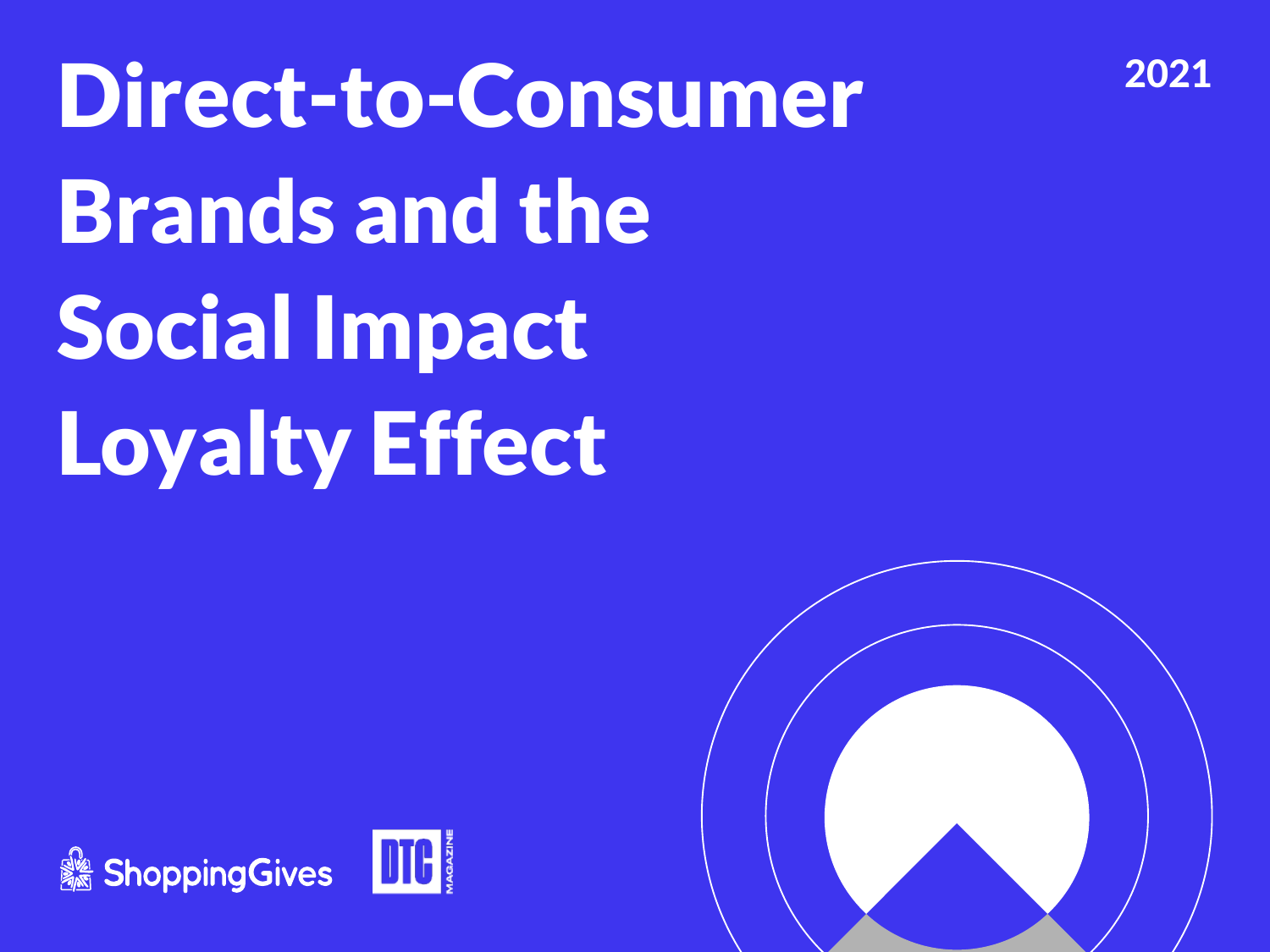# Table **Of Contents**

|  |  |  |  | I. Intro: A Brief History of Giving & Activism |
|--|--|--|--|------------------------------------------------|
|--|--|--|--|------------------------------------------------|

| Old Goals & Causes                                    | 4  |
|-------------------------------------------------------|----|
| The Role of Old Media                                 | 5  |
| The Emergence of Conscious Digital Brands             | 6  |
| II. 2020: The Year That Changed It All                |    |
| The Common Experience                                 | 7  |
| The Communal Experience                               | 8  |
| <b>Changing Consumer Sentiment About Brands</b>       | 9  |
| The Fracturing of Old Brand Loyalties                 | 10 |
| <b>III. The Benefits of Social Impact</b>             |    |
| Acknowledging the Times                               | 11 |
| A Deeper New Loyalty                                  | 12 |
| Attracting a New Generation of Talent                 | 13 |
| Attracting a New Generation of Customers              | 14 |
| IV: Quantifying the Effect of a Choosing a Cause      |    |
| Connecting Cause With a Company Mission               | 15 |
| The Differentiation Factor                            | 16 |
| What Social Impact Looks Like on Paper to an Investor | 17 |
| What Social Impact Sounds Like to a Customer          | 18 |
| <b>V. The Benefits of Community Building</b>          |    |
| <b>Empowering Consumers</b>                           | 19 |
| Creating a Sense of "We"                              | 20 |
| Knowing Your Base Better Than Before                  | 20 |
| Future-Proofing For Growth                            | 21 |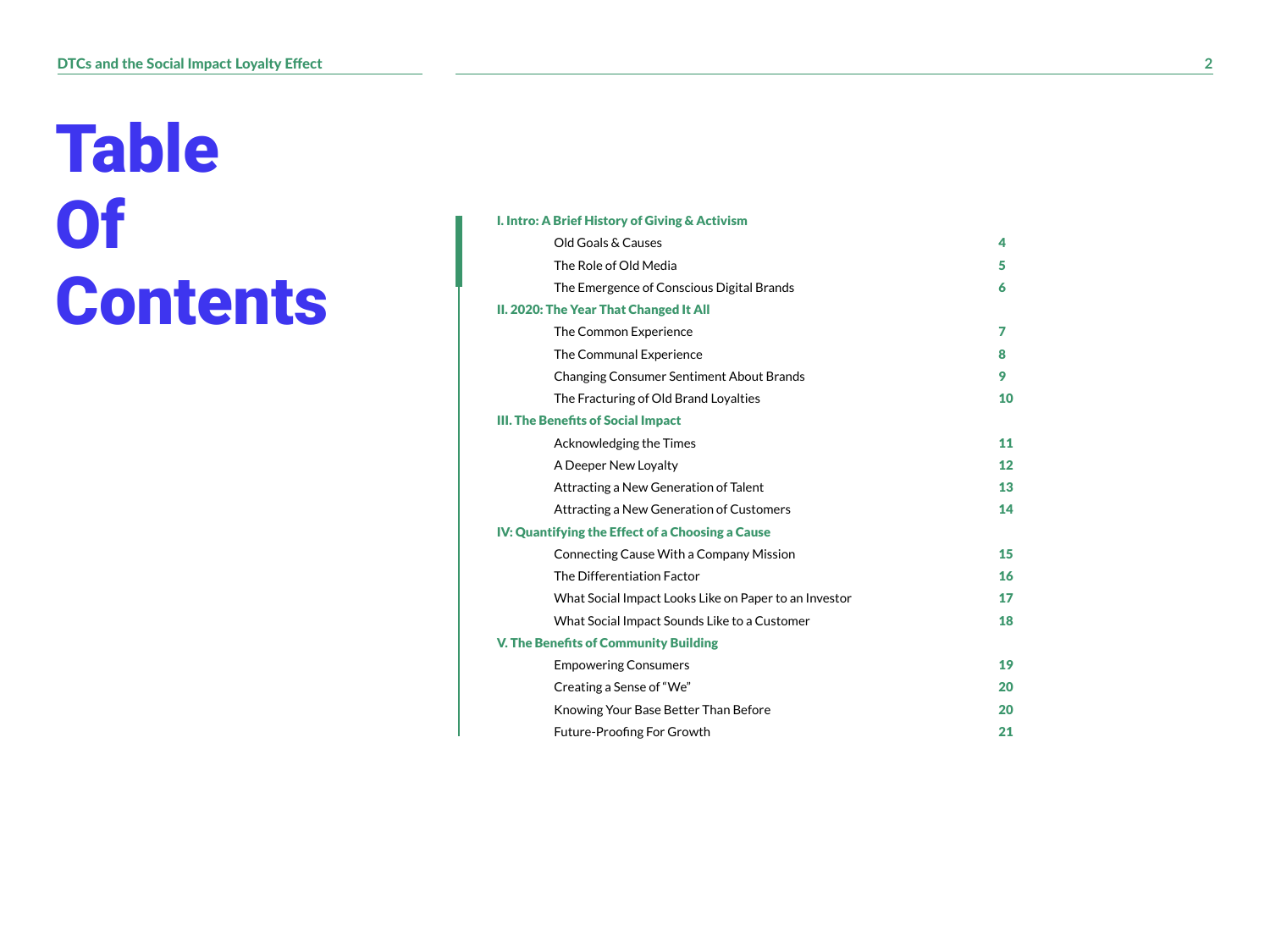ShoppingGives and DTC Magazine are thrilled to introduce our joint report on Direct-to-Consumer Brands and the Social Impact Loyalty Effect. In recent decades, the pursuit of a better way to buy has driven new customer followings, especially among younger shoppers. This is particularly true for digital-first brands, which have made inroads in both the marketplace and the consumer imagination by holding themselves to a higher standard—of quality, of personalization, and oftentimes, of ethics and social consciousness.

After a difficult 2020, it's the mission-driven brand that will stand out in a time when loyalty is more important than ever and competition has never been more fierce. And while DTC companies pride themselves on building close relationships with customers, few things that reinforce a connection more than social impact.

ShoppingGives and DTC Day partnered over our shared mission of helping Direct-to-Consumer brands fulfill their potential to be companies that foster meaningful conversation within their communities and affect broader social change. We hope you find our insights and data in this guide useful and look forward to connecting with you in 2021.

*ShoppingGives & DTC Magazine*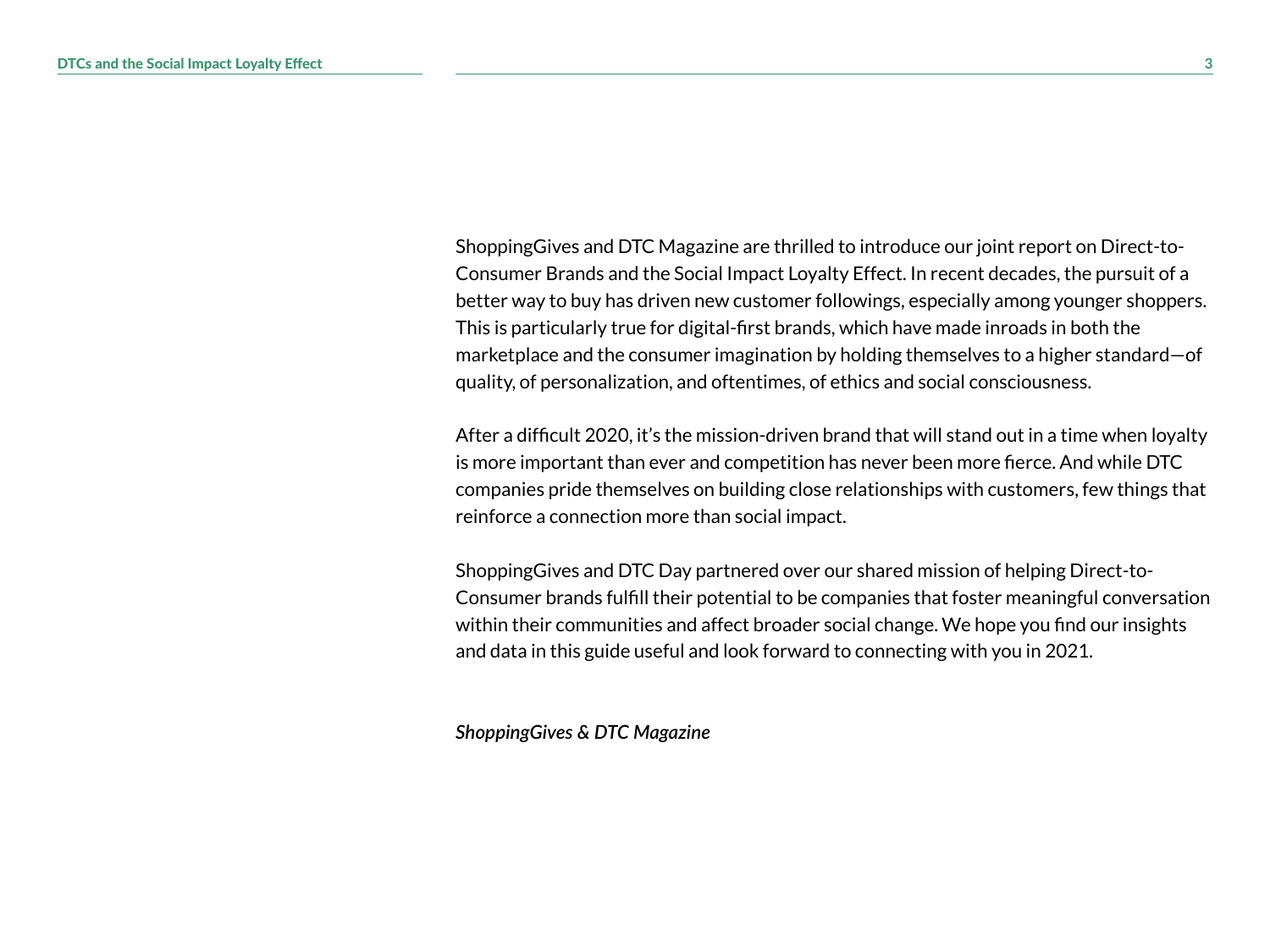I. Intro: A Brief History of Giving & Activism

#### **Old Goals & Causes**

The history of corporate philanthropy goes back to the days of monopolies when titans of industry like David Rockefeller, Andrew Carnegie, Reg Jones, and Henry Schacht established corporate giving programs and foundations that institutionalized corporate philanthropy in their companies. Some of the efforts had a humanitarian bent while others produced many public libraries, parks, and performing arts centers.

The practice of business-directed philanthropy still exists in its traditional formats today. However, much in the way that enormous corporations have given way to smaller, nimbler, and more personalized competition, methods of giving have also democratized. Today, the internet drives individual contributions and campaigns while grassroots efforts are more influential than ever before.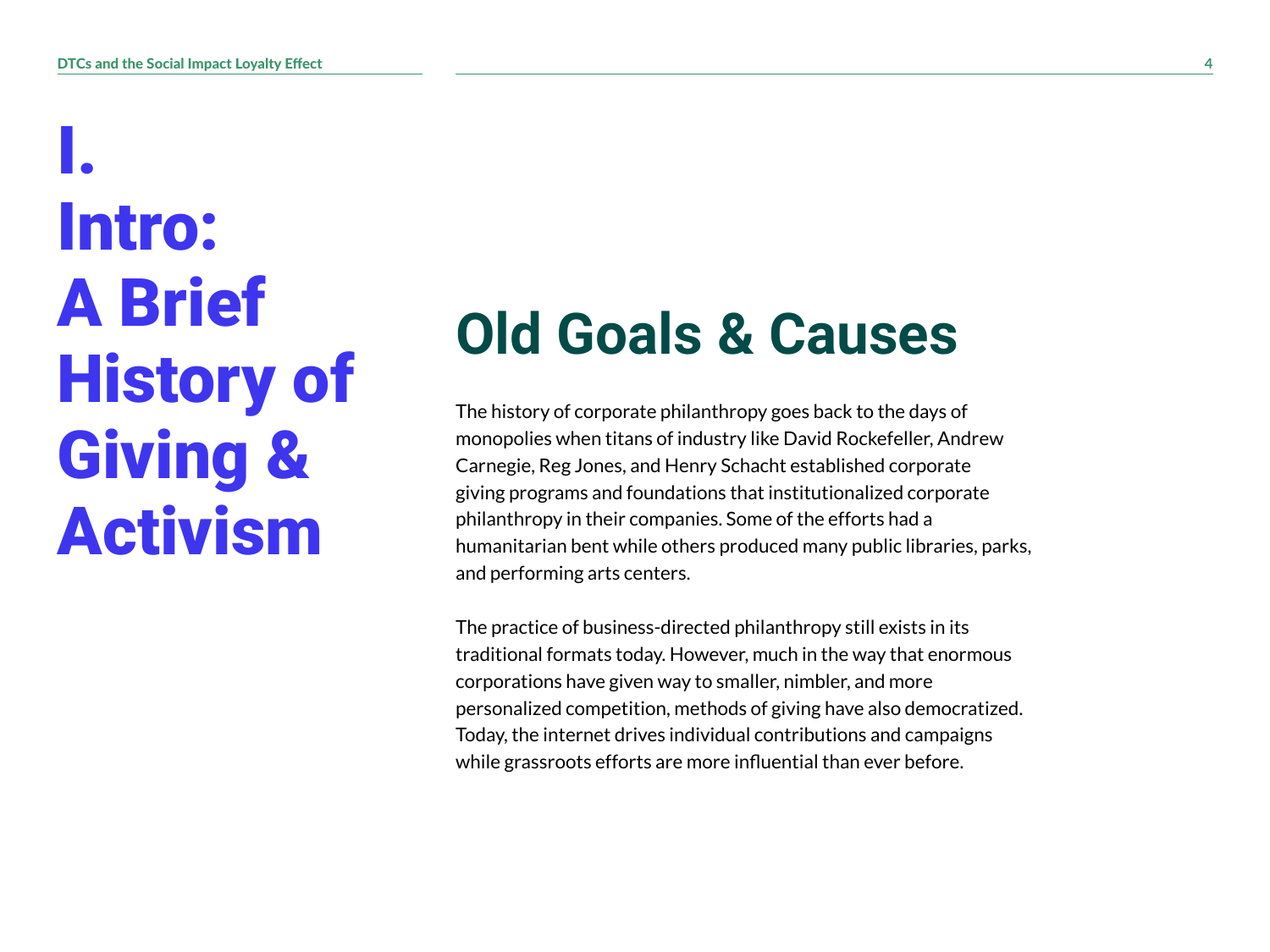#### **The Role of Old Media**



Whether it was tsunami relief or old Jerry Lewis telethons, the way that many consumers often learned about major philanthropic initiatives was through old media—television, radio, and print. These were monocultural events that regularly drew millions of viewers, involved celebrities, and spoke to the cultural uniformity of the time.

But the digital-driven splintering of traditional media has changed not just the informational landscape, but the giving landscape as well. The average consumer has endless paths to finding out about a cause, whether it's through online outreach, crowdsourcing campaigns, or social media hashtags. As a result, philanthropy and social activism has gotten more personal. CNBC recently [reported](https://www.cnbc.com/2020/09/29/more-millennials-donated-money-during-the-pandemic-than-other-generations.html) that the digital natives or what ShoppingGives refers to as "Generation Impact"—led by Millennials and followed by Generation Z—remain the most generous generations in American history in terms of charitable giving and participation in major causes.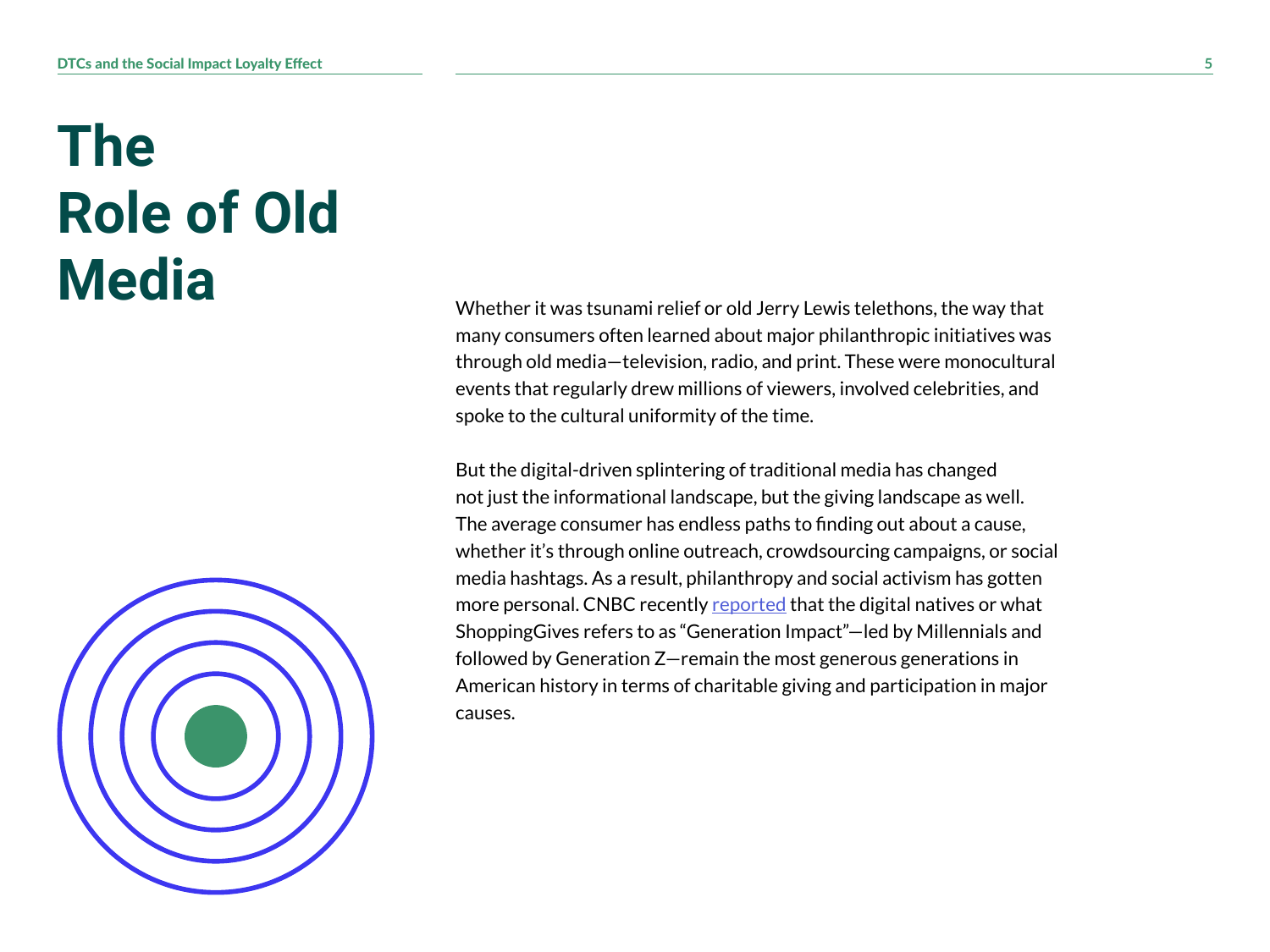#### **The Emergence of Conscious Digital Brands**

What the digital revolution brought to commerce, it also brought to social impact. The emergence of conscious capitalism has turned the act of purchasing into selfexpression as well as a means to empower individuals, especially as shoppers have been able to learn more about what they buy and the impact it has on the world around them.

Whether it's eco-friendly clothing or sustainable investing, more customers are seeking products that intersect with their values.

Increasingly, consumers also want brands that wear these values on their sleeves. In recent years, [nearly](https://www.barrons.com/articles/a-majority-of-consumers-expect-brands-to-take-a-stand-on-issues-before-purchasing-survey-finds-51594143666) 60% of consumers in the U.S., along with nearly 75% of younger age groups, said they want businesses to be vocal about important issues.

That sentiment rocketed into new relevance in 2020.

# iiiii **ពុំ** កុំ កុំ កុំ កុំ

"Nearly 60% of Americans want the companies they purchase from to have a position on issues such as racial discrimination and social justice."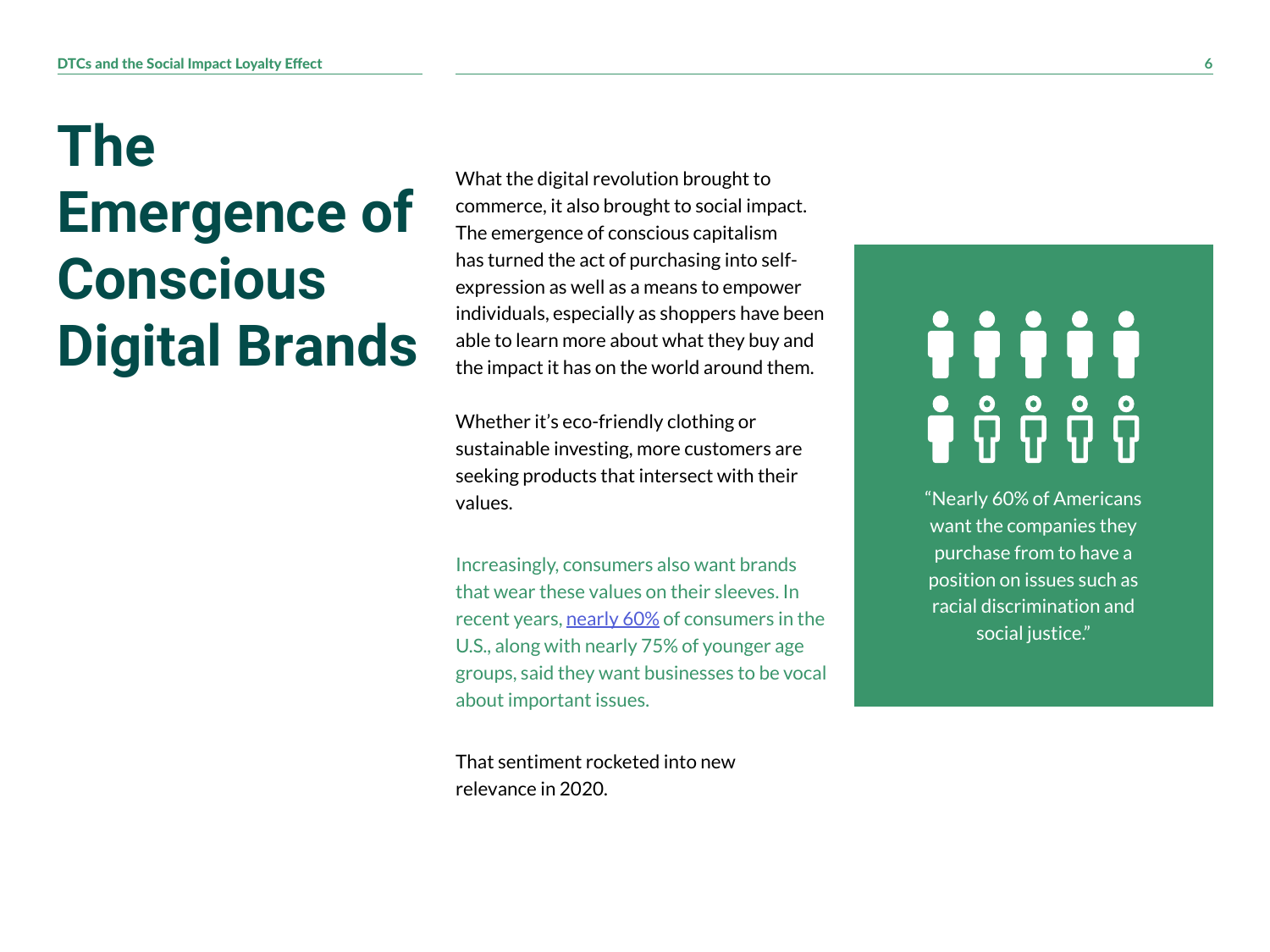II. 2020: The Year That Changed It All

## **The Common Experience**

There is no way to exaggerate the hardships and difficulties wrought on everyone from small communities to entire countries during 2020. The emergence of a global pandemic placed unprecedented strain on resources, infrastructure, and economies the world over. But they also served as a call to action for individuals to become more involved.

As ShoppingGives data shows, with the pandemic raging, consumers were inspired to give more to organizations that were assisting with relief efforts such as the CDC Foundation and the UN Foundation as well local causes focusing on hunger. Compared to Q1 in 2020, ShoppingGives saw an increase of 203% in their merchant partners choosing to support Covid-related causes in Q2 and Q3.

Following the declaration of a global pandemic in March of 2020, ShoppingGives reported that giving increased 3X in 2020 compared to 2019 through the holiday season.

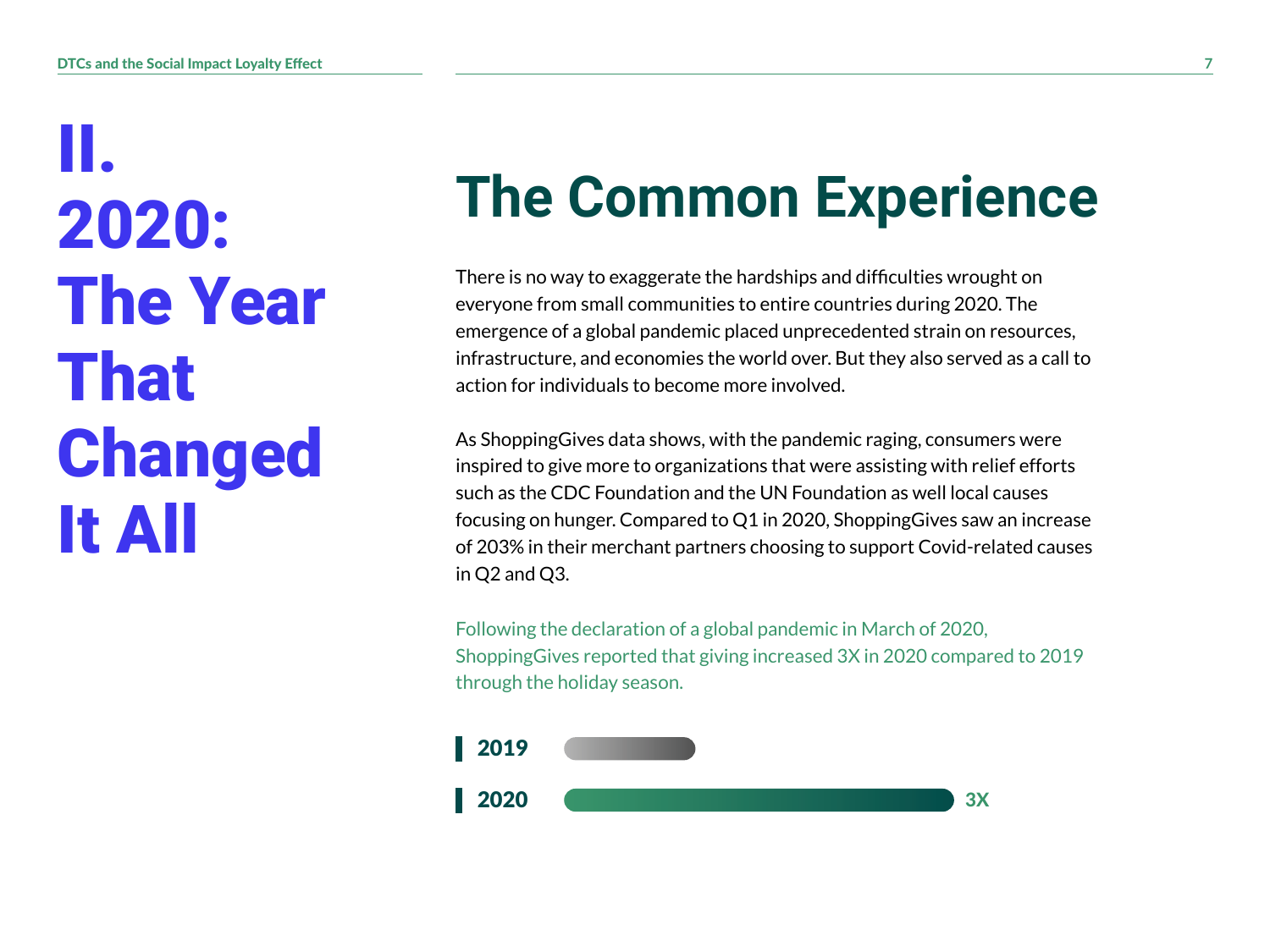#### **The Communal Experience**

Of course, the challenges of 2020 weren't limited to the pandemic.

The issues of social justice and racial inequality dominated the newscycle and the discourse, bringing movements into the streets despite a pandemic.

Consumers also took up the mantle of activism in their purchasing habits,

rewarding brands that offered ways to donate to social justice causes with loyalty and higher average order values (AOV).

From late May onward, ShoppingGives data revealed a surge in giving for civil rights organizations that moved in step with the growing calls for change and equity.

**Comparison of Average Order Value by Cause Category Jan - Apr 2020 vs. May - Dec 2020**

![](_page_7_Figure_7.jpeg)

**Comparison of Number of Donation by Cause Category Jan - Apr 2020 vs. May - Dec 2020**

![](_page_7_Figure_8.jpeg)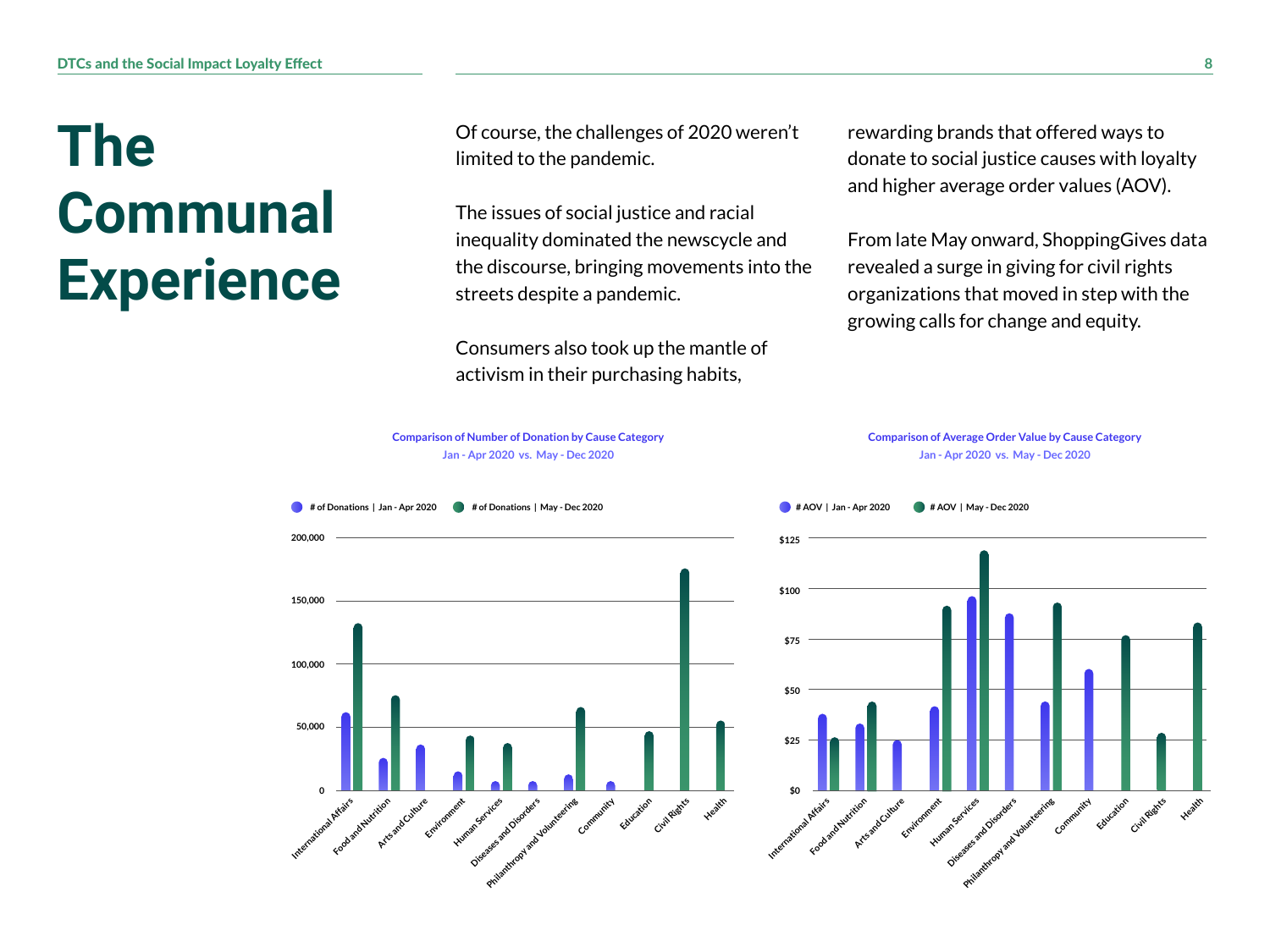**Changing Consumer Sentiment About Brands**

![](_page_8_Picture_2.jpeg)

With consumer habits already in flux in 2020, shoppers flocked to eCommerce, but also brands that spoke candidly about the important issues of the moment. This dynamic brought new attention to DTC brands which, in addition to being adaptable to pandemic challenges, were better able to respond to their customers' demands on social issues. This combination of factors altered the long-standing calculus of customer loyalty in immeasurable ways.

*"When you are buying a brand, you are buying what it stands for, and how it makes you feel or the conversation you are having with it,"* 

Alexa Buckley, founder of the DTC footwear retailer Margaux, explained at the 2020 ShoppingGives roundtable.

*"So, in a moment like the one that we're all in, it would be difficult for a brand to ignore the conversation we're all in on a global level because we are all living a very shared experience as humans in this world. It's a brand's responsibility to engage in a conversation with their community."*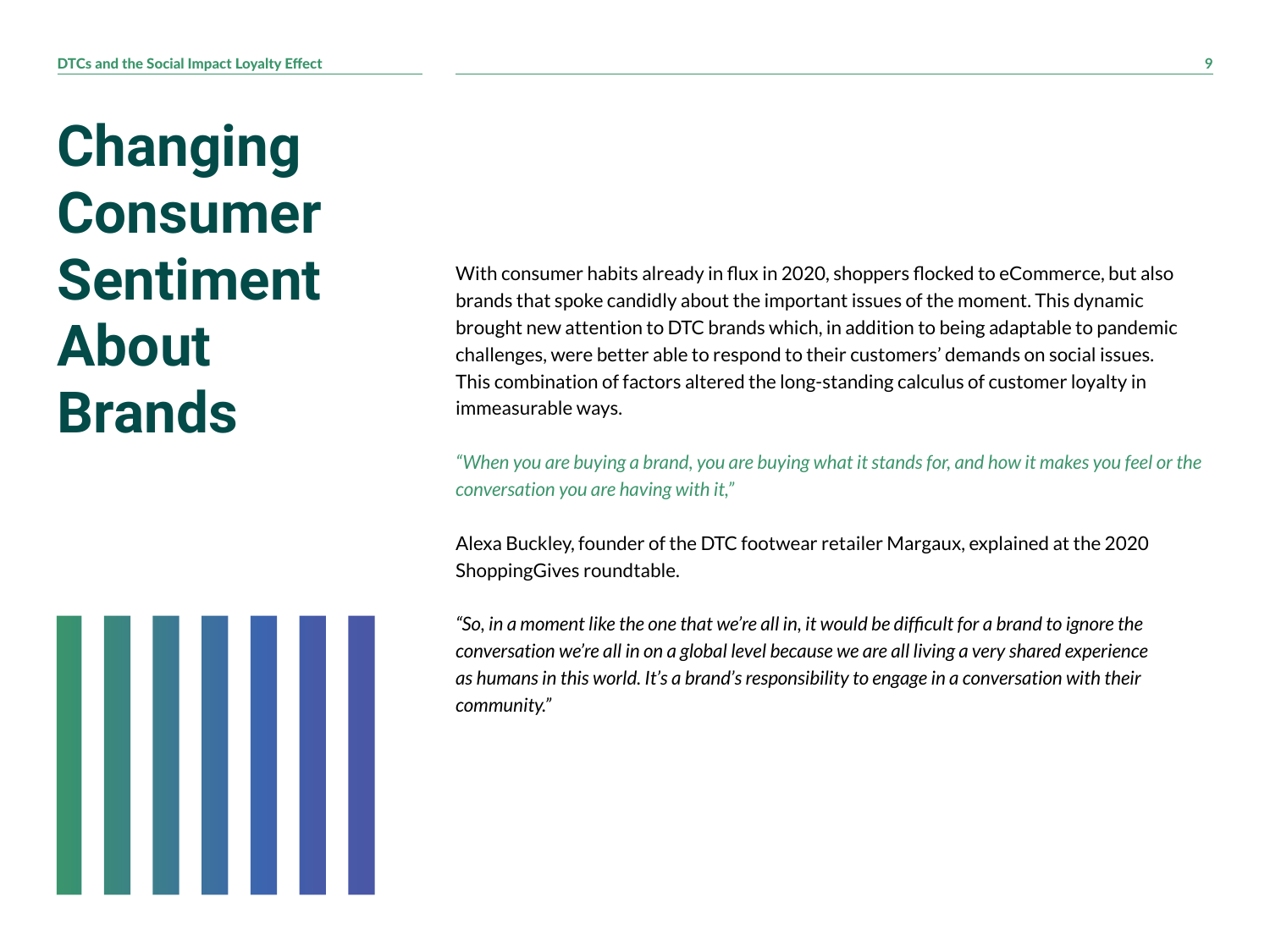#### **The Fracturing of Old Brand Loyalties**

As social distancing moved shoppers out of their regular routines, businesses (especially digital-first outfits) had a new opportunity to be discovered during the mass consumer movement online.

As a study by McKinsey noted, an astonishing 75% of consumers [tried](https://www.mckinsey.com/business-functions/marketing-and-sales/our-insights/the-great-consumer-shift-ten-charts-that-show-how-us-shopping-behavior-is-changing) a new shopping behavior while over a third (36%) switched brands.

*Clearly, we all went into this year thinking that eCommerce would grow 'X, depending on category and vertical,'" DTC loungewear founder Ken Natori of Natori.com observed at the 2020 ShoppingGives roundtable.*

*"That number post-COVID-19 is now going to be a multiple of 'X'. The million dollar question is who is going to benefit the most from that incremental growth: the big guys or the independent brands? That's the more interesting question."*

As customer priorities continue to shift, the ability to stand out will be more important than ever before.

![](_page_9_Figure_7.jpeg)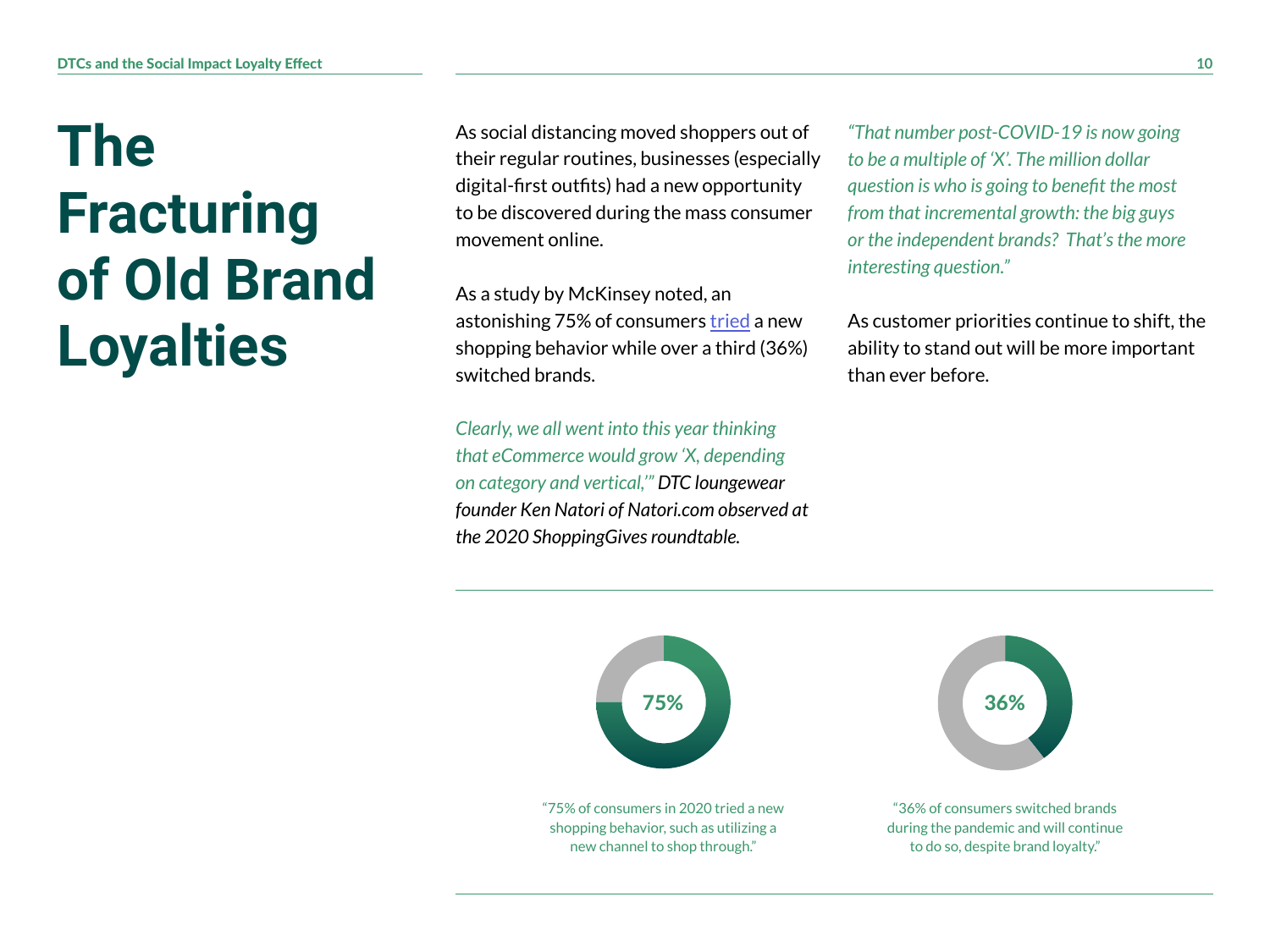III. The **Benefits** of Social Impact

## **Acknowledging the Times**

What 2020 revealed, especially in advertising and brand discovery, is that consumers want to patronize brands that don't patronize them. Throughout the year, brand acknowledgements of both social strife and public health concerns helped forge a connection to the consumer, even when the message was subtle.

As one study [found,](https://www.marketingdive.com/news/face-masks-in-ads-viewed-favorably-by-consumers-study-says/582325/) even as masks remained polarizing in the early months of the pandemic, only 19% of shoppers had a negative reaction to seeing them in ads, compared to 48% that favored their inclusion.

Meanwhile, a Morning Consult survey [found](https://morningconsult.com/2020/06/02/brands-black-lives-matter-response-poll/) that across all demographic groups the only universally negative reaction to the social justice protests of 2020 was for a brand to say nothing at all.

In this fast-changing, unprecedented era, consumers want their brands to engage in the world around them.

![](_page_10_Picture_7.jpeg)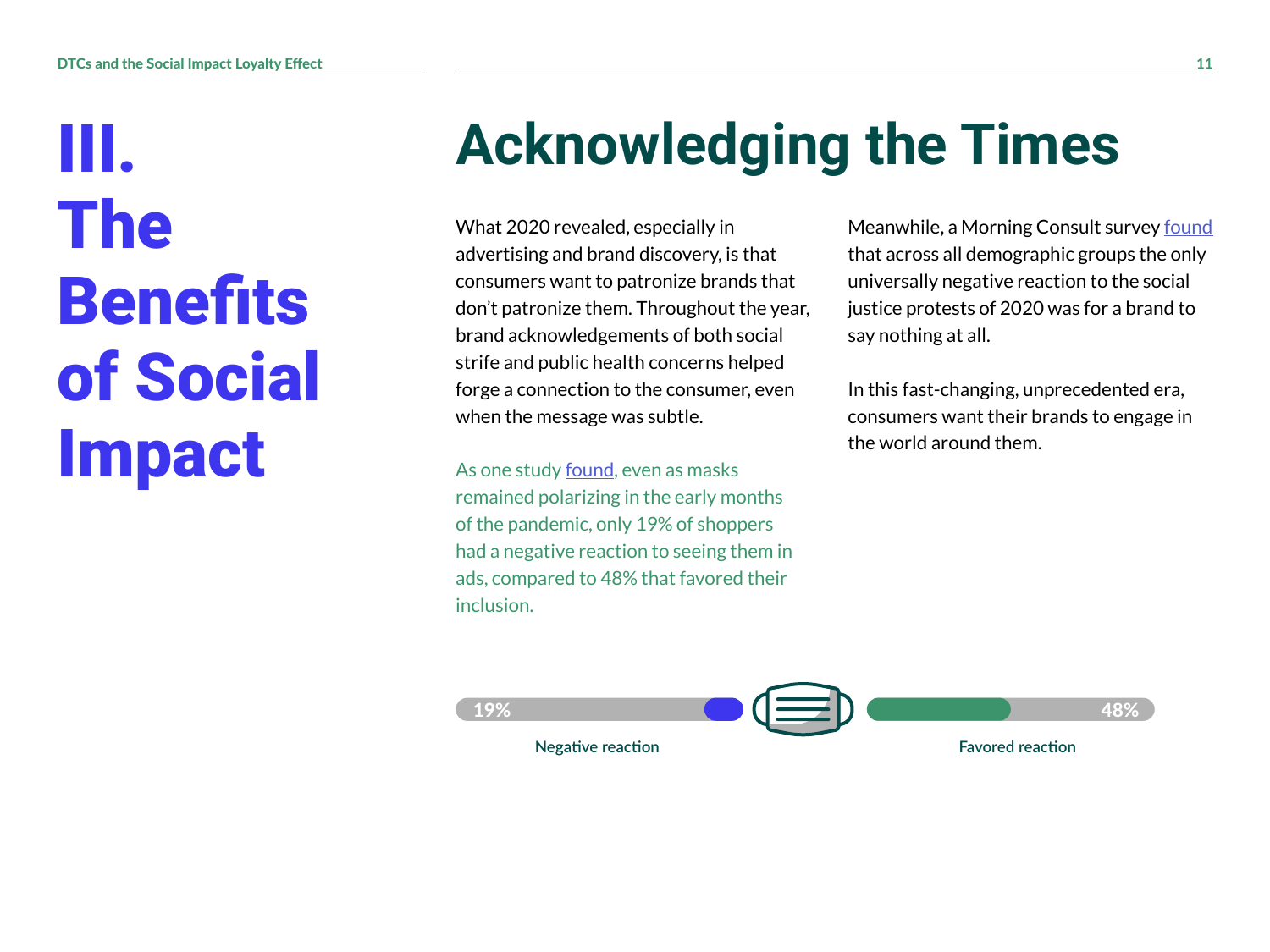### **A Deeper New Loyalty** What <sup>2020</sup> also revealed is how fickle the consumer

connection to a brand can be during a time of considerable disruption. Forced into new patterns, many consumers abandoned long-standing relationships with retailers. In many cases, as the 2020 growth of DTCs and mission-oriented brands reveals, an ideological connection proved to have the power to trump even the biggest consumer priorities like familiarity, price, and convenience.

As ShoppingGives founder Ronny Sage explained, "Consumers are looking at what the retailer stands for and what the retailer cares about – aligning their values" And one of the clearest ways for a retailer to foster new and abiding ties with consumers is through social impact.

![](_page_11_Picture_4.jpeg)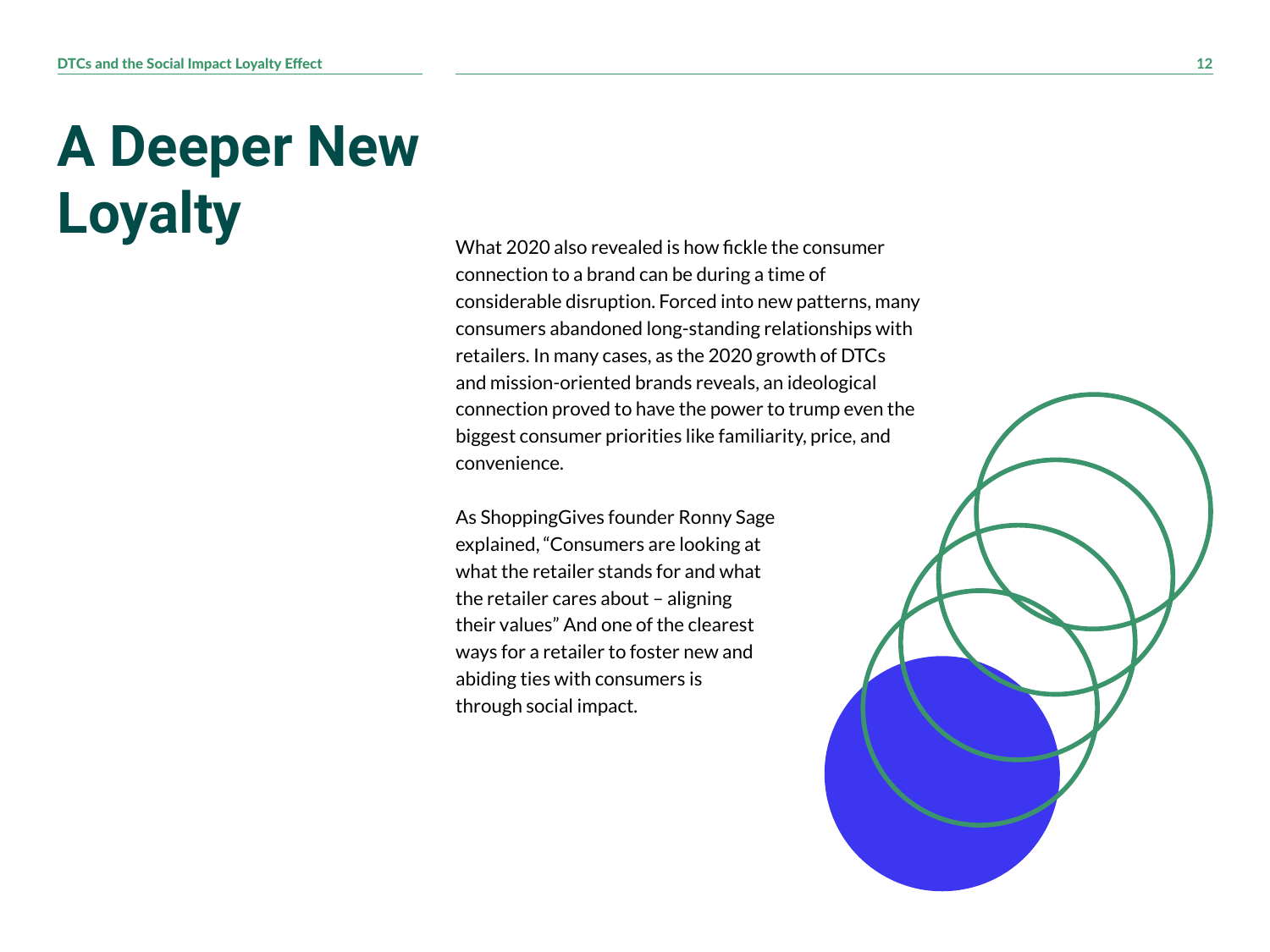#### **Attracting a New Generation of Talent**

Developing a meaningful social impact program does more than act as a boon for the bottomline; it also helps recruit and inspire talent, particularly to digital-first companies. A 2020 study of U.S. employees offered that 64% of Millennials won't take a job if their employer doesn't have a strong corporate social responsibility policy. Meanwhile, another 83% of Millennials would be more loyal to a company that helps them contribute to social and environmental issues.

To be engaged in social impact isn't simply an expression of values. With 75% of the workforce set to be composed of Millennials by 2025, businesses that are oriented to the community at-large will stand to attract the best employees.

<u>. . . . . . . . . .</u>

75% of the workforce set to be composed of Millennials by 2025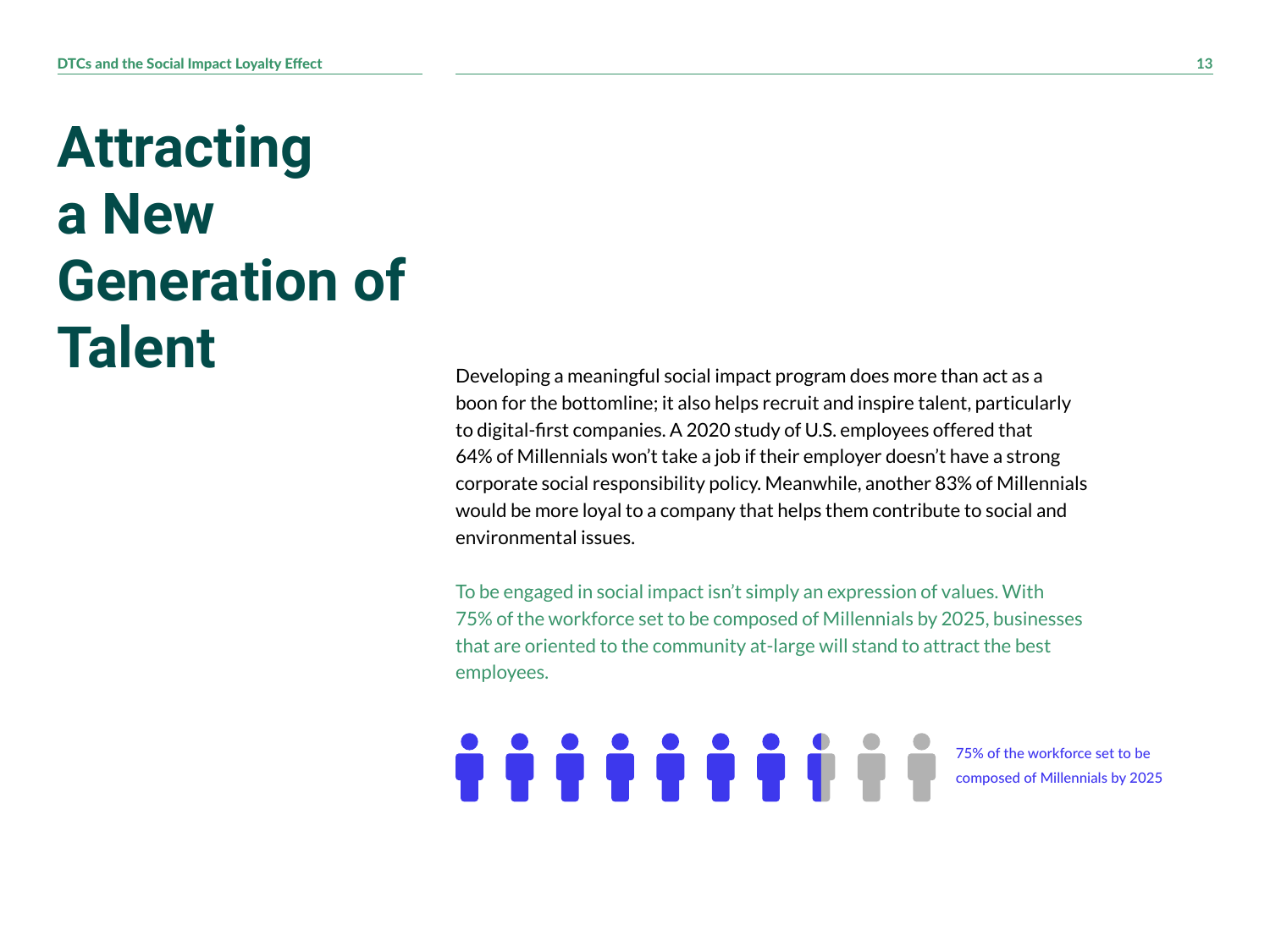#### **Attracting a New Generation of Customers**

In spite of the recent pandemic-driven fluctuations in customer habits, longterm success for a retailer remains best driven by brand reputation. And for younger generations of shoppers, a brand's image is now shaped almost entirely online. Whether it's through product reviews, social media, or content, consumers have more ways to learn about the places they shop than ever before.

It's never been more important to deliver a holistic view of a brand—from its origin story, products, mission, social impact focus, and beyond. "When you think of the authenticity of giving and having that evergreen strategy of impact, that it's rooted in the individual," ShoppingGives founder Ronny Sage explained. "Now more than ever people are buying for people behind the brand."

![](_page_13_Picture_4.jpeg)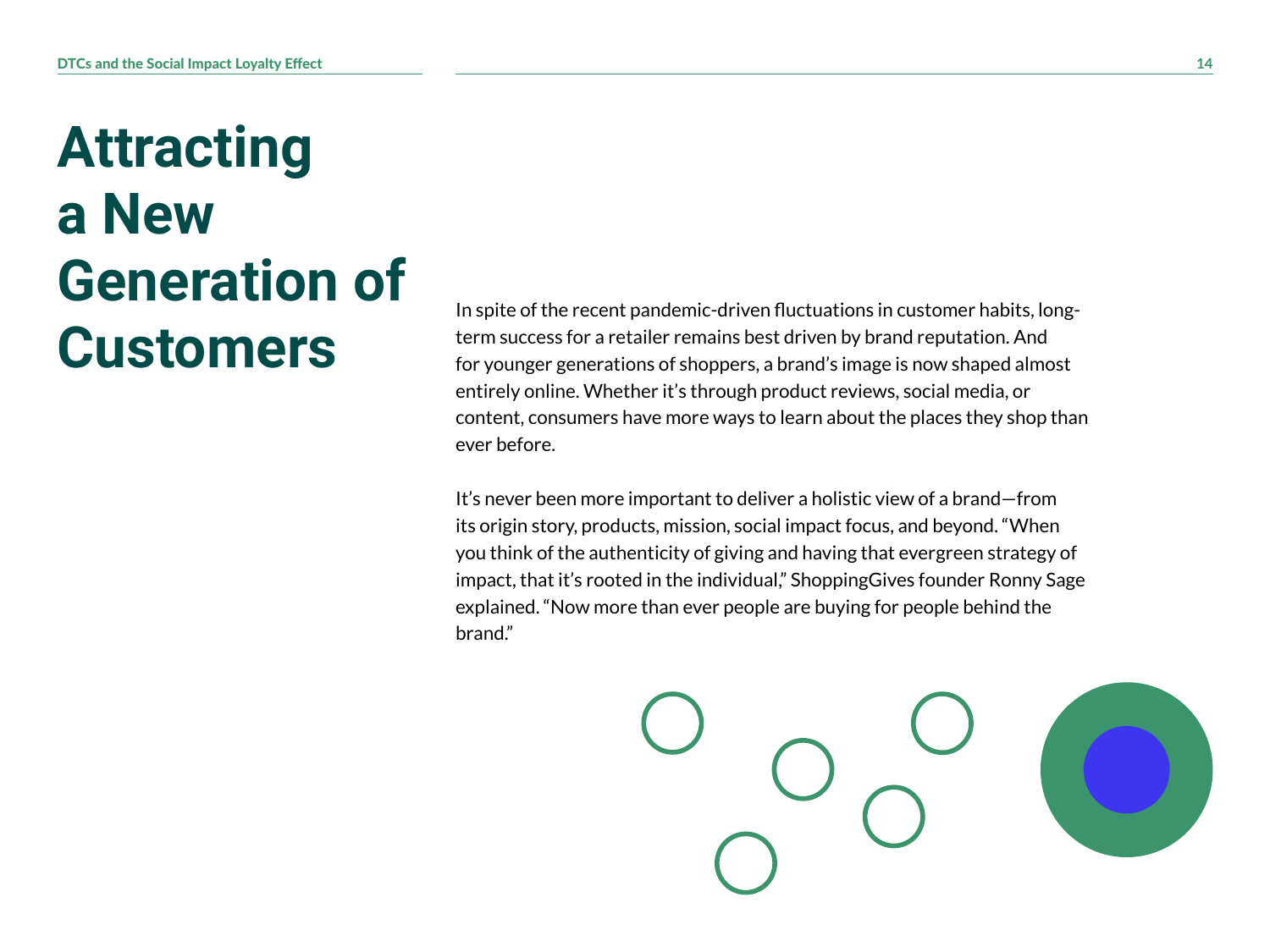# IV. Quantifying the Effect of a Choosing a **Cause**

#### **Connecting Cause With a Company Mission**

One of the standout qualities of the DTC model is its focus on personalization. By leveraging data, digital-first brands boast the unique capacity to reach their core audience more effectively than giant retailers. This superpower also means that DTC brands can quickly learn what issues and causes move and inspire their customers the most.

While many digital retailers are rooted by company credos like sustainability and philanthropy, the ability to pivot to a new social impact message offers yet another opportunity to forge a connection with customers and further the brand story.

Last year, in an example of this flex, ShoppingGives released Cause Donations, a feature that allows brands to associate a specific cause with a specific product.

By integrating causes at the product level, ShoppingGives helps brands align their values to their customer's causes, resulting in increased brand loyalty, higher sales, and an incredible amount of donations to worthy causes.

![](_page_14_Picture_7.jpeg)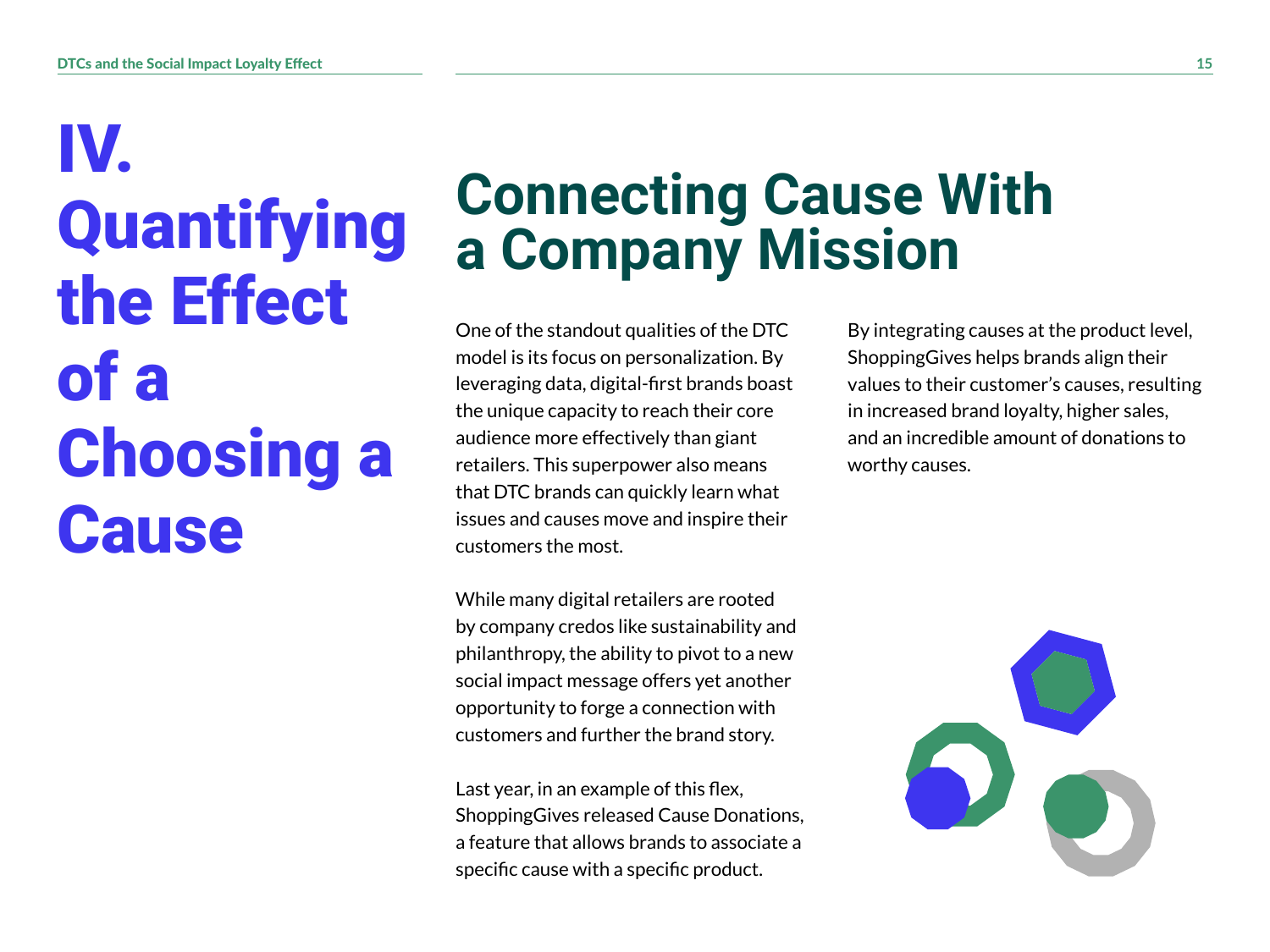#### **The Differentiation Factor**

As traditional retailers boast their digital capabilities and launch their own smaller product lines, the battle to stand out has taken on new urgency. For DTC brands, social impact offers a new conduit for personalization and differentiation that heightens the value proposition in the marketplace. It's also increasingly what the younger consumers demand.

"Direct-to-consumer companies, who have a one-to-one relationship with their consumers, know and are hearing that giving back is something their consumers care about, so this is how they can connect with them," Tina Bou-Saba, the early-stage investor, noted a 2020 ShoppingGives roundtable. "It's a really big opportunity for differentiation."

![](_page_15_Picture_4.jpeg)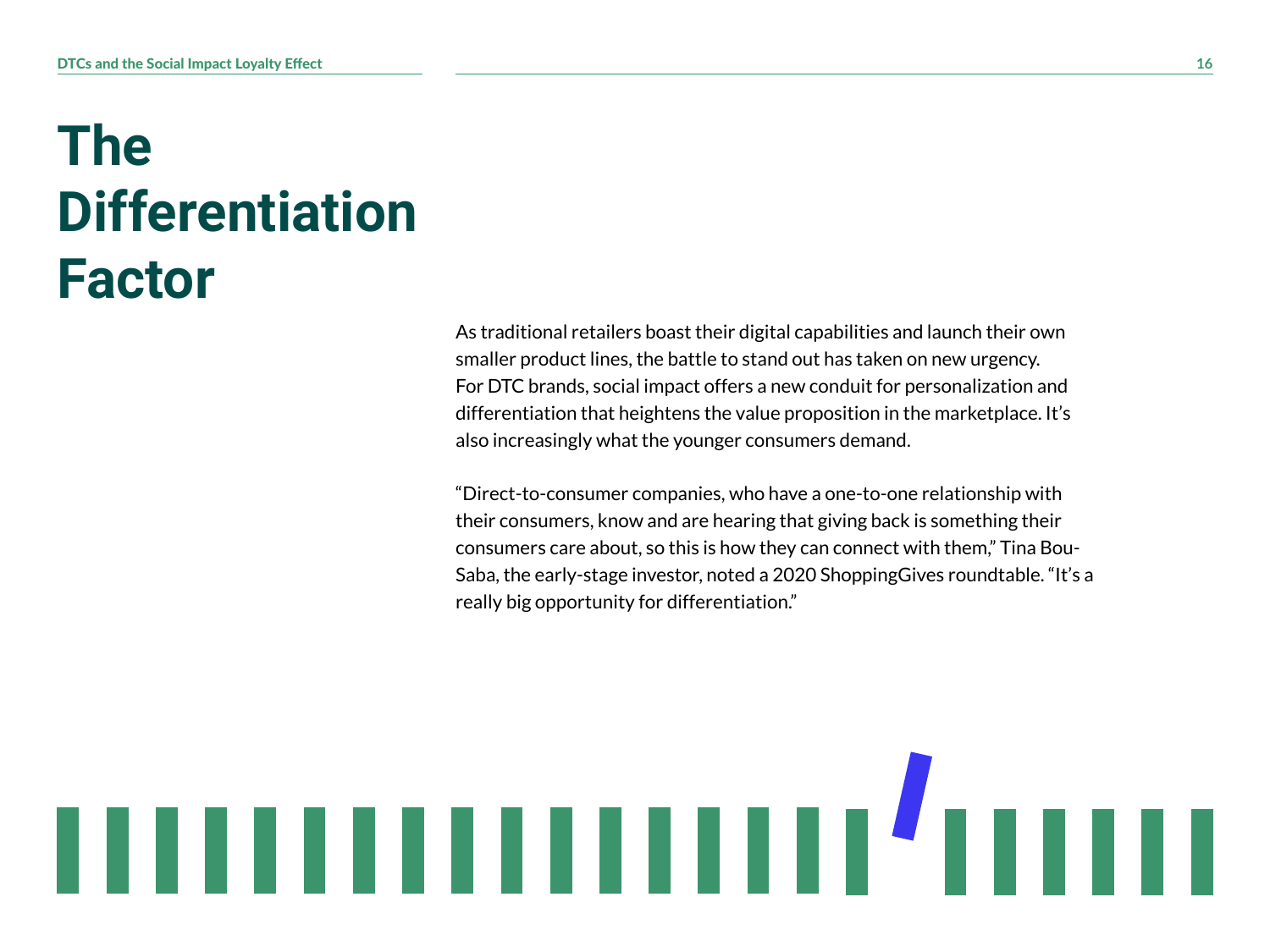#### **What Social Impact Looks Like on Paper to an Investor**

The moral case for social impact is a slam dunk. But there's a strong business case to be made to empower consumers to give back. It's a new way to segment customers, tailor messages to them, and build authentic experiences.

And during a year as tumultuous as 2020, offering shoppers a way to plug into a cause from their homes took on a new importance. As ShoppingGives founder Ronny Sage found out, the results bore that out: "We saw an 18% higher average order value (AOV) on orders with donations," he explained. "It increased a whopping 21% quarter-over-quarter from \$103 in Q3 to \$124 in Q4."

![](_page_16_Picture_4.jpeg)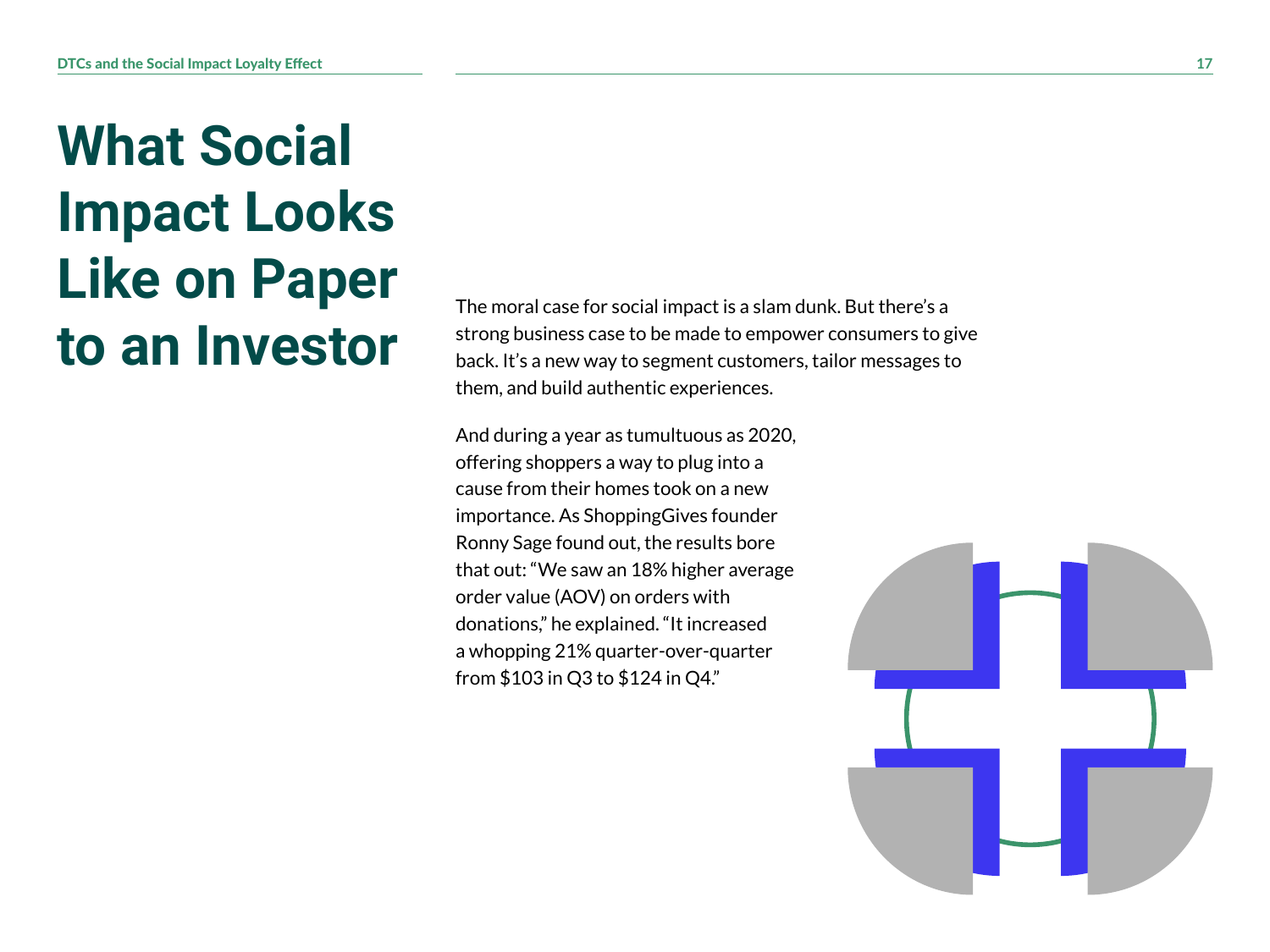#### **What Social Impact Sounds Like to a Customer**

In addition to fostering customer goodwill and loyalty, social impact opens another line of communication between a brand and its customer base. Perhaps more importantly, social impact offers an authentic way of connecting outside the means of traditional marketing.

For example, brands that quickly implemented ShoppingGives technology during the COVID-19 pandemic were able to say they were part of a business consortium that provided more than 1,376,432 meals to those with food scarcity needs, distributed over 4,666,830 units of PPE and planted over 32,628 trees between the declaration of a global pandemic in March of 2020 and Thanksgiving.

![](_page_17_Figure_4.jpeg)

This dynamic all feeds into broader community building that is a fixture of both the DTC industry and the online life of younger generations of consumers.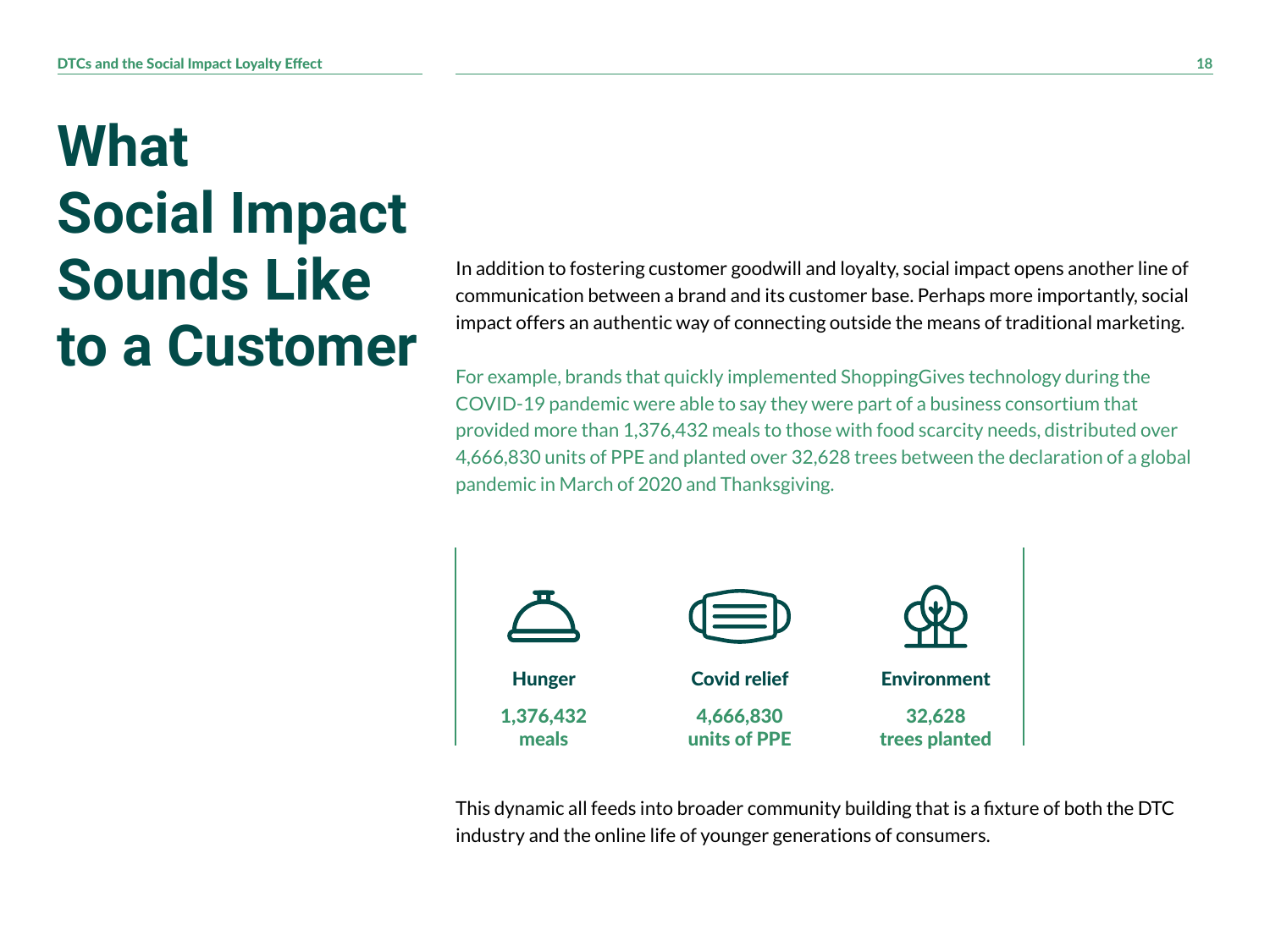V. The Benefits of **Community Building** 

![](_page_18_Picture_2.jpeg)

## **Empowering Consumers**

It's not a stretch to suggest that social impact represents a major driver of purchasing habits, especially among digital natives. According to a 2020 consumer culture report by 5WPR, 83% of Millennials [say](https://www.5wpr.com/new/wp-content/uploads/pdf/5W_consumer_culture_report_2020final.pdf) it's important for the companies they buy from to align with their beliefs and values. Meanwhile, 90% of Gen Z [believes](https://www.conecomm.com/research-blog/cone-gen-z-purpose-study) that companies must act to help social and environmental issues; another 75% will do research to see if a company is being honest when it takes a stand on issues.

In other words, in a sea of marketing copy, consumers are increasingly seeking out proven, tangible ways to make a difference. Empowering shoppers to choose causes and participate in giving initiatives is an easy way to put the wind at a retailer's back.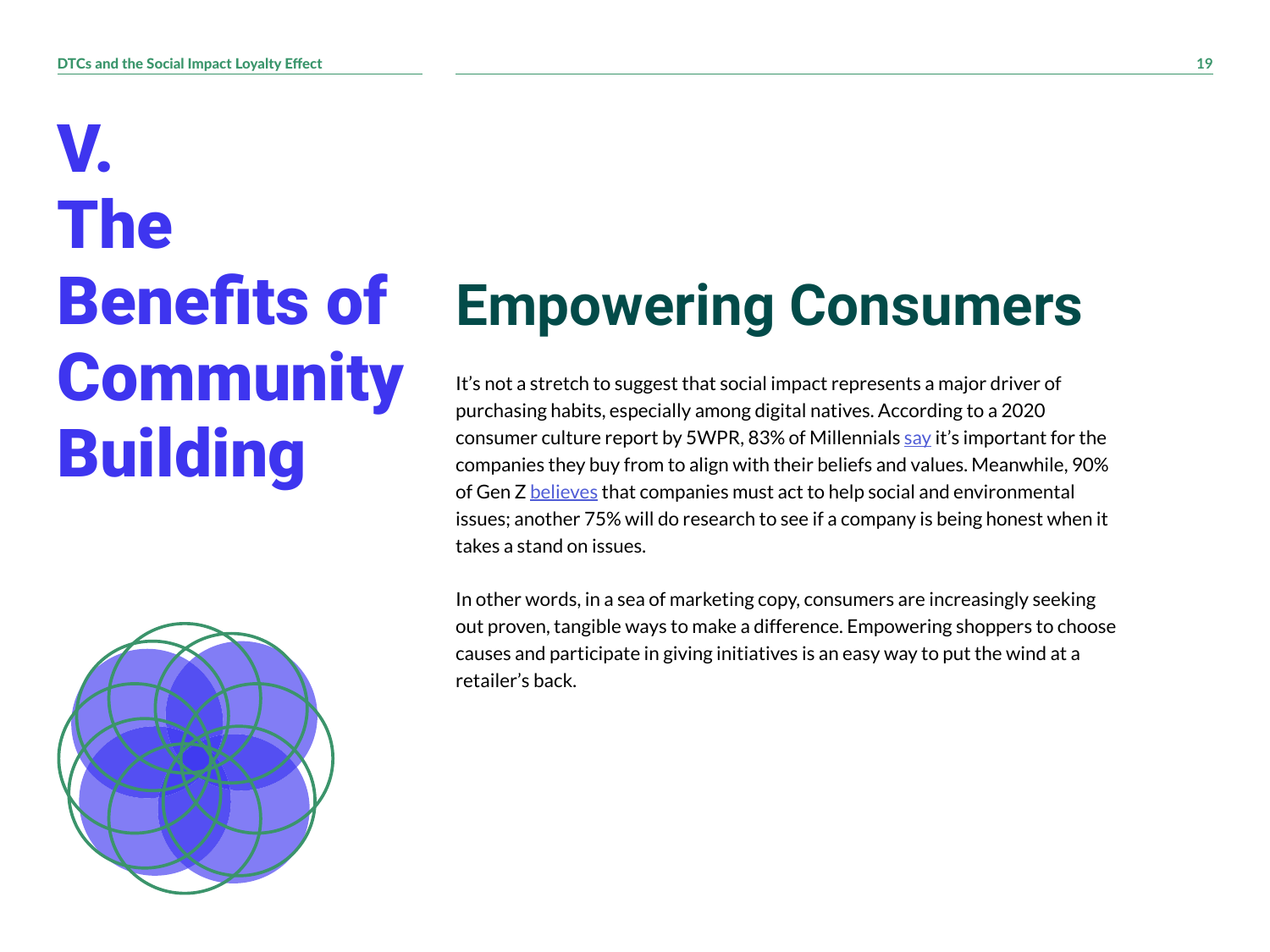#### **Creating a Sense of "We"**

In spite of the inherent distance imposed by both the digital economy as well as the COVID-19 era, the building of community still happens in meaningful ways through online interactions as well as shared efforts to tackle broad societal problems. Moreover, the ability to create a sense of common cause is a natural feature of the DTC industry—it's also what helps distinguish digital-first brands from their bigger counterparts.

*"For legacy companies, this is a totally different way of thinking because traditionally those businesses have been very apolitical,"* Tina Bou-Saba noted at a 2020 ShoppingGives roundtable. "They've been trying to remain neutral...On the other hand, you have directto-consumer companies that have a one-to-one relationship with their consumers. They know these are the things their consumers care about and this is how they can connect with them." and the online life of younger generations of consumers.

#### **Knowing Your Base Better Than Before**

Even as digital-first brands intimately know who their consumers are, there will always be new ways to refine the grasp. In essence, what social impact and philanthropy initiatives offer in terms of unique measurable data is a better, more altruistic form of segmentation.

Rather than relying on the standard firmographics, a union between the DTC model and insights gathered from change-driven commerce can bring a fresh picture of a consumer base into focus. In a product landscape full of assumptions and guesswork, the better you see your audience, the brighter the future looks.

![](_page_19_Picture_7.jpeg)